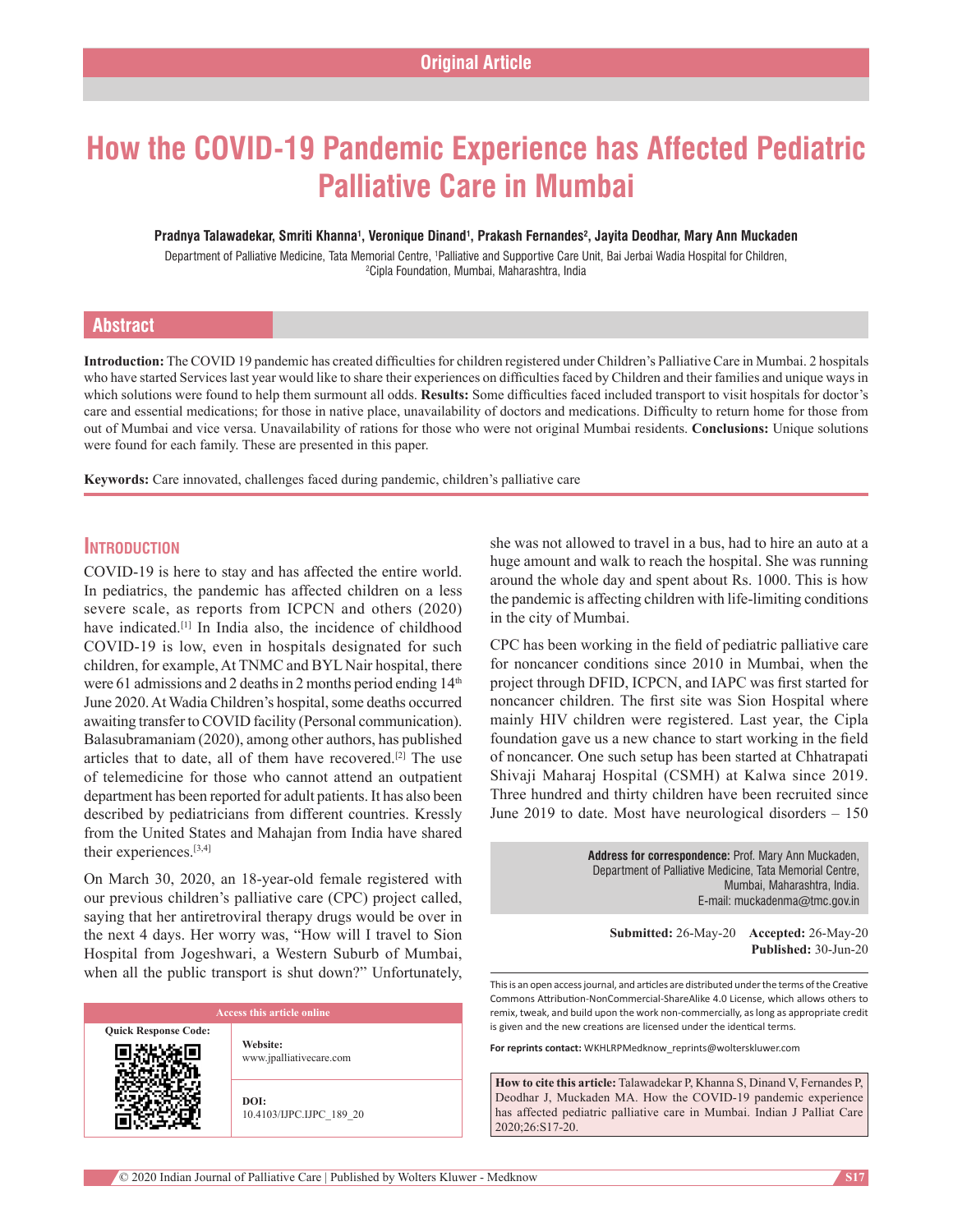seizure disorders and 76 children with other neurological conditions. Seven are with major thalassemia who require blood transfusion every month. Twenty-three children with nephrotic syndrome, chronic renal failure, heart diseases, and others need regular monitoring.

Bai Jerbai Wadia Hospital for Children (BJWHC) started a pediatric palliative care unit simultaneously, in collaboration with Cipla Foundation. The unit differs from Kalwa, in that children catered to are mostly inpatients. The pediatric palliative care service is a part of a 300‑bedded hospital exclusively dedicated to pediatrics. We are a flying unit that provides inpatient and outpatient services to children with a great variety of life-limiting and life-threatening conditions and their families. Two hundred and seventy‑seven children have been recruited from May 2019 to date: one-fifth are treated for cancer, the rest for nonmalignant conditions: congenital malformations, genetic disorders, chronic renal disease, critical illnesses, newborns with hypoxic‑ischemic encephalopathy, etc.

# **Work During the Lockdown Period**

As part of the COVID preparedness, BJWHC set up an isolation ward with dedicated staff of nurses and doctors. Screening, admission, and intensive care protocols were made. COVID-19 positive cases are transferred to COVID hospitals. We familiarized ourselves with the protocols and infection control guidelines and continued our work with due precautions. Clinical rounds have been going on in a similar fashion as before, with our patients in pain and end‑of‑life taking precedence.

The staff at CSMH were forced to work from home, except the medical officer, who fortunately stays close by to the hospital. A brainstorming meeting led the team to maintain a detailed phone follow‑up with every patient to understand and form strategies for all issues arising.

# **Challenges Faced**

# **At Chhatrapati Shivaji Maharaj Hospital**

- 1. Most children are entitled to free or subsidized medicines. This could not happen due to transport issues and lack of money. Children started developing symptoms
- 2. Many families went to their native places, without anticipating the challenges of getting medicines or health-care provisions. General practitioners have closed their clinics; hence, the children cannot get help close to home
- 3. The children who require regular blood transfusion are faced with a shortage of blood; regular donors are unable to come to the centers
- 4. Children with nephrotic syndrome and chronic renal conditions are not getting the diagnostic tests, and other therapeutic procedures needed due to the transport and financial issues
- 5. All the workforce in the hospital is focused on the management of COVID-19, many planned procedures, routine tests have been postponed
- 6. Many caregivers are migrant workers, they are having issues in getting food supplies from the government. They wish to return to their native places, although they are not sure what medical facilities will be available
- 7. Caregivers feel totally insecure as most of them are daily wage laborers and have lost their jobs. They do not have money to pay the rents
- 8. They face a host of emotional issues also. They are also afraid to travel to the hospital or native place due to the fear of transmission of COVID-19.

# **At Bai Jerbai Wadia Hospital for Children**

- 1. The need to respect infection control protocols contradicts the high-touch low-tech aspect of palliative care
- 2. Patients are having a tough time trying to access medical care. Even before the lockdown, blood donation camps were canceled, leading to serious difficulties to procure blood products and the need to postpone chemotherapies. Intra- and inter-city travel is expensive and hard to find, making it difficult for children with end‑stage kidney disease to come for hemodialysis thrice a week
- 3. Family members of critically ill children are now unable to come together and help parents make difficult decisions for their child
- 4. Many families suffer from extreme economic hardships under lockdown and are struggling with basic needs such as food and shelter, besides medical treatment. Trusts and nongovernmental organizations(NGOs) helping children with serious medical conditions are not functioning, as they were before the COVID crisis
- 5. Families in which one spouse is stuck in another state are finding the lack of support difficult to bear. Other parents grieve the loss of their child with no family support. We are no longer been able to support siblings of sick children in the hospital premises
- 6. Uncertainties of transport and difficulties in procuring necessary equipment have postponed discharge from hospital for many children with chronic conditions, including a number of babies and children remaining ventilator‑dependent after weeks or months in a neonatal and pediatric intensive care unit (ICU)
- 7. Families from outside Mumbai or outside Maharashtra face logistic hardships when they have chosen home for the end of life or to conduct the last rites. No home care services are available during the pandemic
- 8. Doctors and nurses face transport hardships. They feel for their patients' troubles, for their own families, and worry about their own health. Those working in the isolation ward (which has COVID-19-suspected patients) undergo tremendous stress and have to contend with stigma from neighbors and even other health professionals
- 9. The minimum number of health professionals comes to the hospital in every department, including ours, due to the transportation issues and risk of infection exposure. Thus, the palliative care team members have to bear more workload, to develop more counseling skills during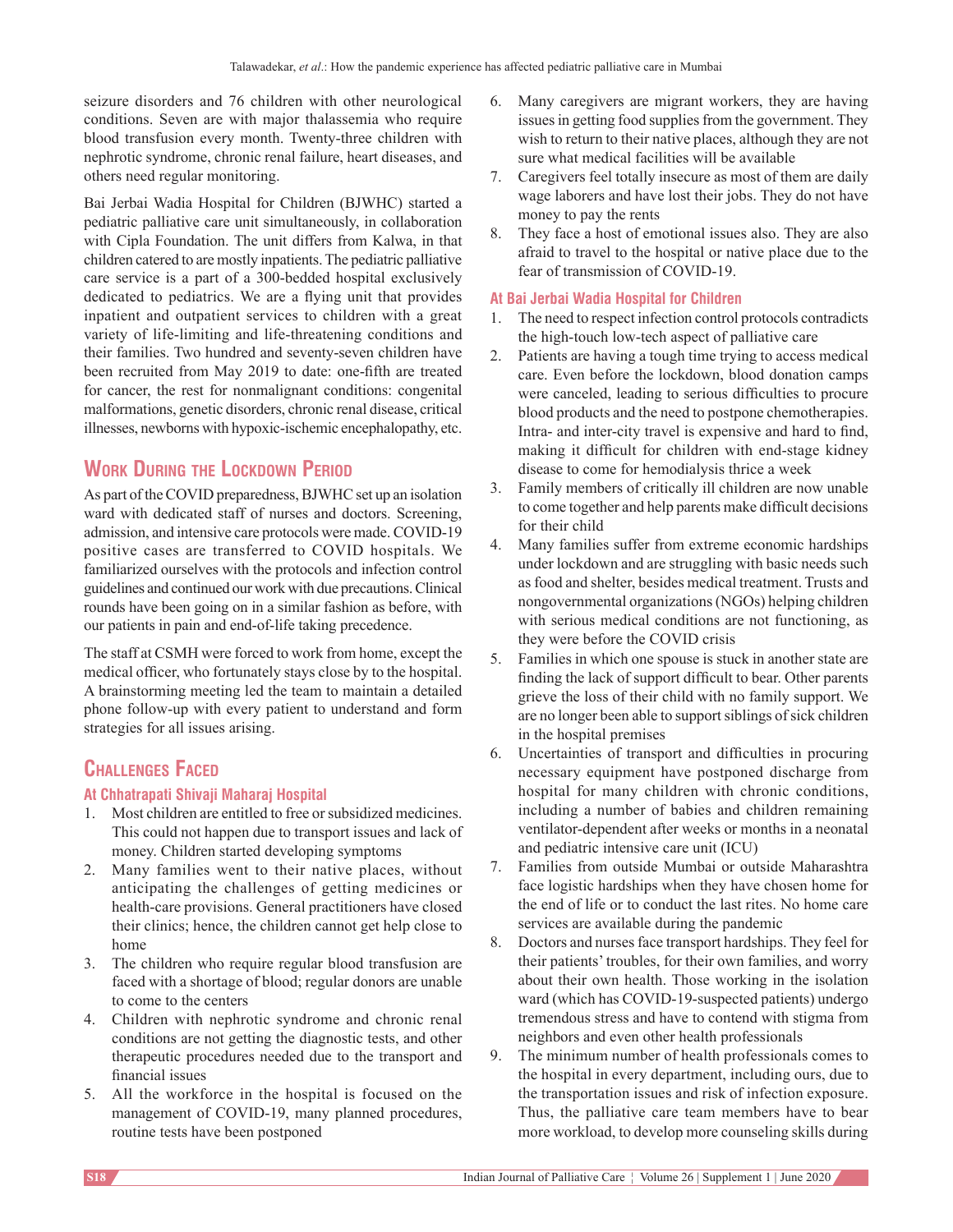shifts without counselor, and have less opportunity for self‑care.

# **Need‑Based Interventions**

# **At Chhatrapati Shivaji Maharaj Hospital**

- 1. The team made 401 calls to establish the first contact telephonically through Whatsapp or regular phone calls to all patients who were contactable
- 2. Assessment included medical issues including availability of medicine and food and any other social, psychological, and financial issues
- 3. One thousand and sixty-five calls were made for follow‑ups, coordination with chemist shops, ration providers, etc.
- 4. Medical care is advised by telemedicine, as most children cannot reach the hospital. Wherever possible, a local General Practitioner has been contacted. In most cases, this has not been possible
- 5. Streamlining medicinal supply: those able to reach the hospital are advised to come to the hospital and are seen by our doctor, and regular‑free medication is given. Initially, this is not easy since the hospital was in a containment zone. Now the hospital is getting geared to focus on the COVID cases
- 6. For those who cannot afford regular medicines, they are advised to go to the closest chemist shop. The project staff contacts the same and sends an online prescription; payment is made by the project staff, through online modes such as Google Pay, Paytm of BHIM app. Bills and medications are monitored by the staff online. Twenty-six children have been provided financial help for medicines till date
- 7. Caregivers are being explained all the safety measures to face the challenges during this crisis
- 8. Families are being provided with psychological and social counseling. The multidimensional team communicates continuously on Whatsapp chat to solve issues simultaneously
- 9. Liaison with local NGOs and community representatives, doctors groups, social workers networks, nursing associations, psychologist groups, etc., is made daily by the project staff to urge to help them in this crisis. It is remarkable how much local help is made readily available. Around ninety calls were made for networking with other organizations, and majority of them have provided help locally
- 10. In spite of this, remaining 13 needy families till date have been provided rations from the local shopkeeper by the project staff through online modes such as Google Pay and Paytm of BHIM app
- 11. Every week 2–3 video meetings take place among the team members where new and innovative ideas emerge on how to help patients.

# **At Bai Jerbai Wadia Hospital for Children**

1. We adapted to the measures of social distancing and minimum contact while keeping masks on at all times. Nonverbal cues ensure patients and families know, we are giving them our full attention. Our counseling area was shifted to a large and well-ventilated empty ward

- 2. Symptom management and psychosocial care of children and families are conducted mostly in hospitals but also on the phone. We prioritize patients in pain and needing end-of-life care when we are unable to reach out to all
- 3. We are now involved in joint counseling sessions for nearly every child in the pediatric ICU, helping parents understand and cope with the additional burdens they face
- 4. We help organize logistics for home discharge for chronic care or end of life. Liaising with local doctors is very helpful. We guide families whose child died in the hospital to get travel passes and ambulance transport
- 5. We give families facing financial difficulties the support we can, and liaise with the social service department and with NGOs, for example, St. Jude's Child Care Centers to accommodate families from outside Mumbai and can kids for ration for the needy families
- 6. We have witnessed examples of mothers in the wards or in the pediatric ICU supporting each other, sharing food, trying to make each other smile even on the hardest of days
- 7. Our counselors offer their services in the hospital and over the phone through teleconsultation and video consultation if children or families need intensive counseling (postpartum depression, childhood depression, and personality disorder)
- 8. Our role of supporting overworked and stressed doctors, nurses, and other health-care professionals on a one-to-one basis has become clear to many in the hospital. It is part of our routine hospital duty or over the phone from home
- 9. Weekly multidisciplinary palliative care team meetings now take place online and provide a space for discussion about patients and families, sharing our feelings, and time for relaxation.

# **Results**

Both hospitals present different scenarios and therefore different challenges. However, their experiences have been clubbed due to the common nature of work caring for children affected by the pandemic and help rendered by our common sponsor. Qualitative achievements are being reported upon.

- 1. With the financial help to continue the medicines, the episodes of various symptoms, that is, convulsions, for example, were reduced. Liaising with other doctors could find medical relief closer to their homes
- 2. Telephonic counseling helped families to take rational decisions in child care. Caregivers were helped psychologically as expressed by them; the main benefit expressed was someone available whenever they needed telephonic help. For those who were desperate to return home, again the telephone was a source of rational decision‑making in the best interest of the child
- 3. Provision of ration was helpful to those who could not get it from the government